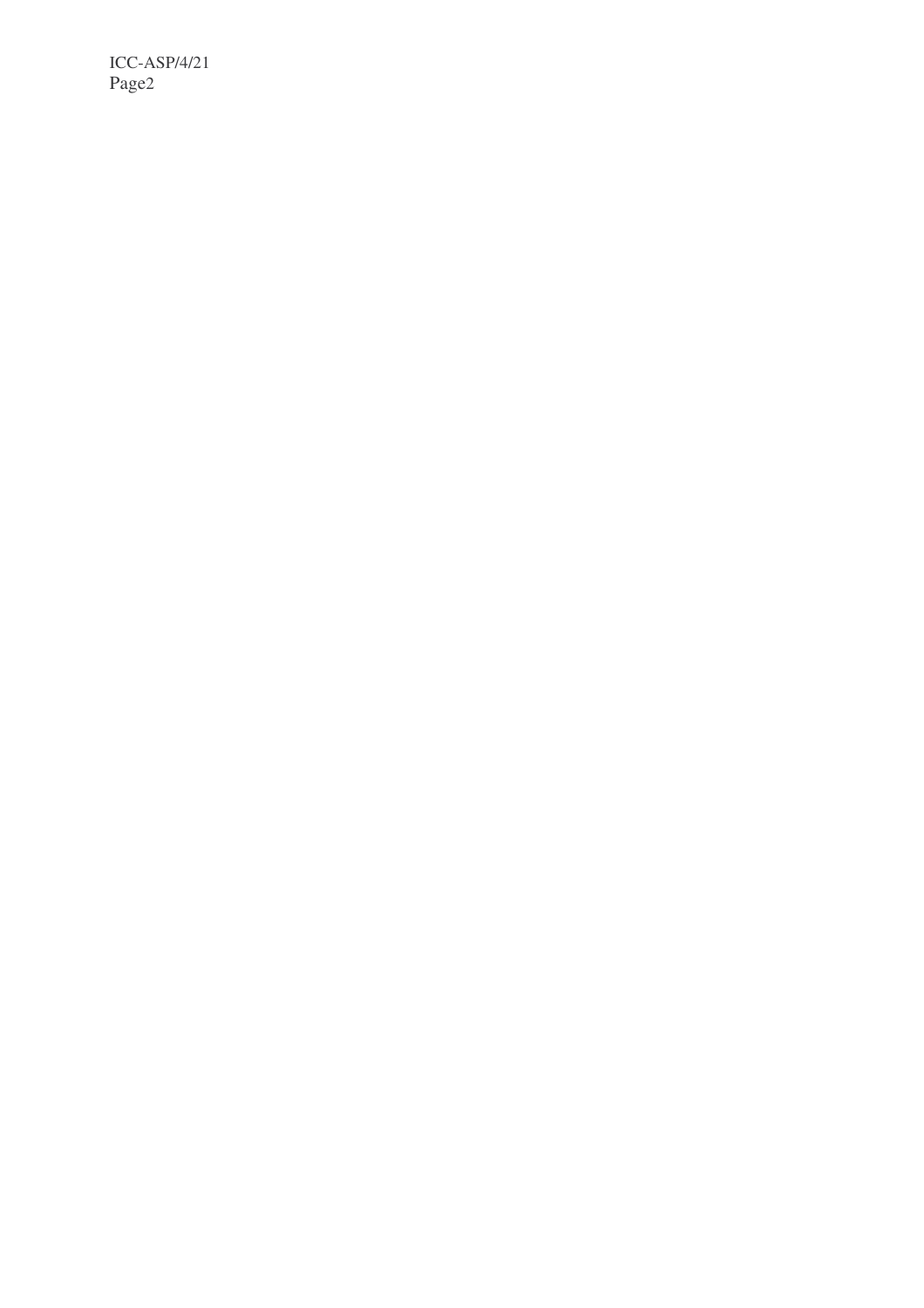# 主席团关于《律师职业行为准则》草案的报告

1. 在其第三届会议上, 国际刑事法院罗马规约缔约国大会(大会)就《律师职业行为准 则》草案做了下列决定:

"11. *注意到*关于国际刑事法院出庭律师 《职业行为准则》草案的建议<sup>1</sup>, *决定*该 《准则》草案的条款暂时适用, 直至缔约国大会第四届会议结束; 鉴于情况紧急, 要 太缔约国大会主席团准备一份经修改的《准则》草案供缔约国大会第四届会议通过,  $\vec{a}$ 缔约国于 2004 年 12 月 31 日前将其对目前《准则》草案的意见提交给主席团: "

2. 根据 ICC-ASP/3/Res.3 号决议第 11 执行段落, 秘书处于 2004 年 10 月 18 日向缔约国 发出了 ICC-ASP/3/S/6 号照会, 请他们在上述日期之前将意见提交给主席团。

 $3.$  2004年12月,大会主席团决定根据大会第三届会议通过的 ICC-ASP/3/Res.8 号决议 建立两个工作组 ,一个在海牙 ,一个在纽约 。<sup>3</sup>2005 年 3 月,海牙工作组的协调员 Gilberto Vergne Saboia (巴西) 大使阁下任命了专门小组的一名召集人, 以有助于对《律 师职业行为准则》草案问题的讨论, 这是分配给这一工作组的任务。

4. 海牙工作组的专门小组分别于 2005 年 3 月 2 日和 22 日、4 月 13 日、5 月 3 日和 25 日、6月9日和24日举行了七次会议。专门小组由对《准则》草案提出了意见的缔约国 和任何其他感兴趣的缔约国组成。另外, 法院各机关的代表应邀参加了专门小组的讨 论。在其第三次会议上,专门小组听取了非政府组织和律师协会的意见 一他们均参与了 提交给第三届会议的《准则》草案的起草工作。4

5. 在履行其使命时,专门小组依赖于缔约国向主席团提交的书面意见和各与会者的口头 发言。专门小组还尽量考虑了非政府组织和律师协会的意见, 特别是那些在其第三次会 议上形成的意见。另外, 还考虑了前南斯拉夫问题国际刑事法庭和卢旺达问题国际刑事 法庭辩护组织的经验。

6. 主席团现谨提交《律师职业行为准则》草案, 供大会审议。

 $1 \overline{W}$  ICC-ASP/3/11/Rev.1 号文件。

<sup>&</sup>lt;sup>2</sup> 国际刑事法院罗马规约缔约国大会正式记录, 第三届会议, 2004 年9 月6 日至10 日, 海牙(国际刑事法 院出版物), ICC-ASP/3/25, 第 III 部分, ICC-ASP/3/Res.3 号决议。

<sup>&</sup>lt;sup>3</sup>同上, ICC-ASP/3/Res.8 号决议。

 $4 \overline{R}$  ICC-ASP/3/11/Rev.11 号文件。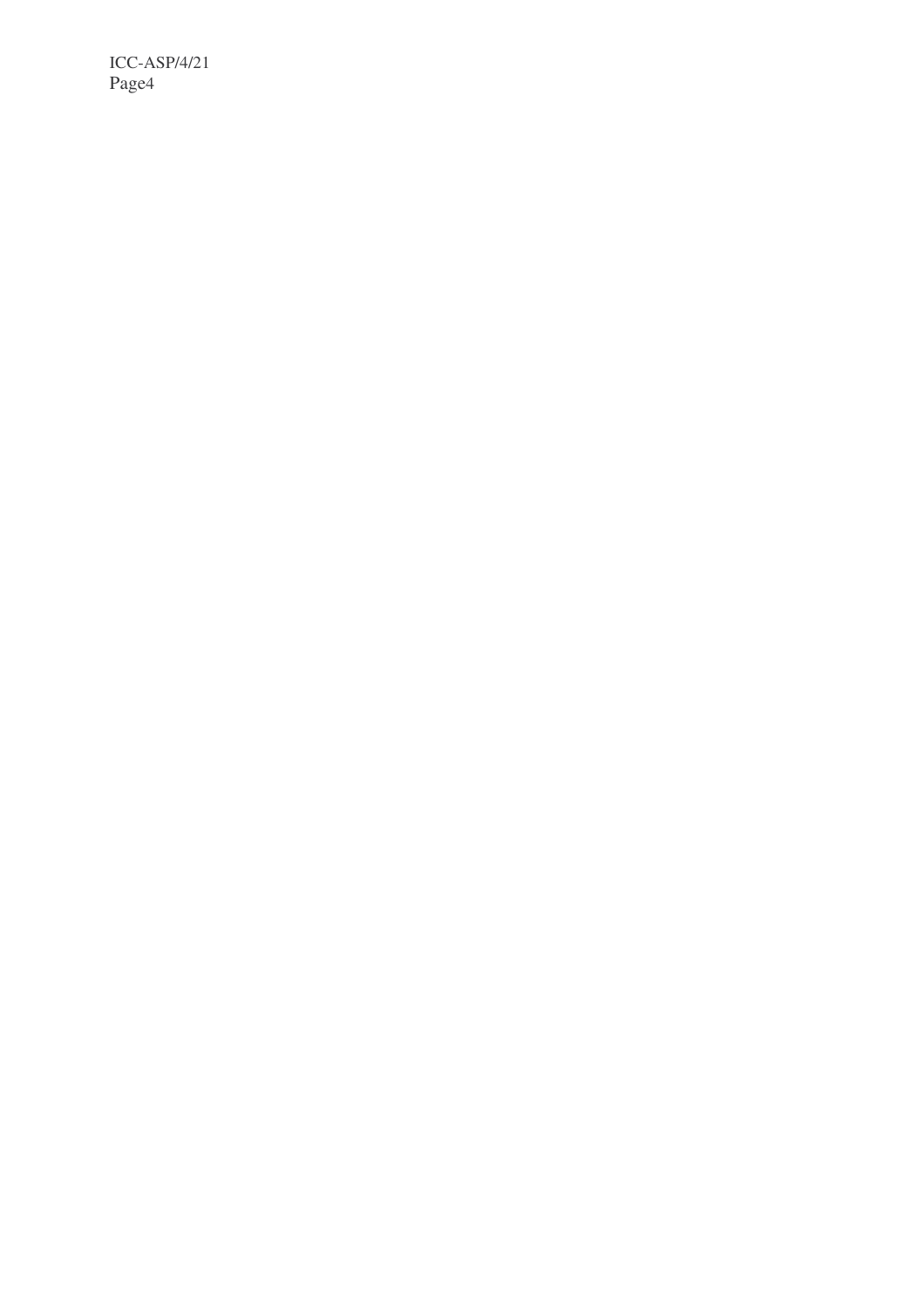# 附件

# 《律师职业行为准则》草案

# 页次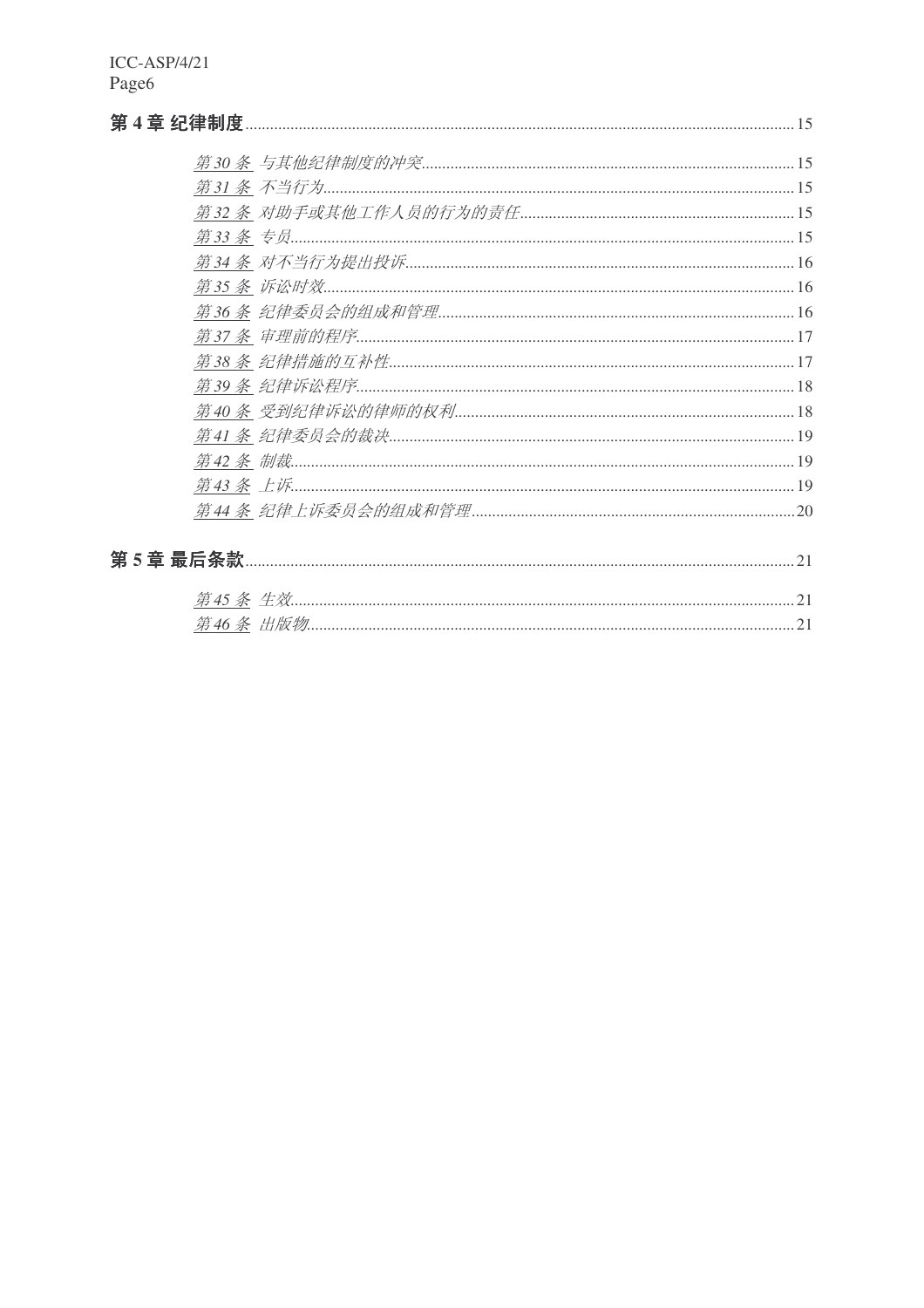### 《律师职业行为准则》草案

#### 第1章 一般条款

### 第1条 范围

本《准则》适用于辩护律师、代表缔约国的律师、法庭之友以及在国际刑事法院从业的 律师或被害人和证人的法律代理(下称"律师")。

### 第2条 术语的使用

1. 本《准则》使用的所有术语均采用《规约》、《程序和证据规则》和《法院条例》中的 定义, 或采用以下的定义, 除非本《准则》另有定义。

- 2. 在本《准则》中:
	- "法院"指国际刑事法院:
	- "协作人"指在与律师同一家律师事务所中从业的律师:
	- "国家主管机关"指律师所属的律师协会或有权管理和监督律师、法官、检察 官或法学教授或其他依照《程序和证据规则》规则 22 分则 1 所指其他合格律 师的活动的任何其他机关;
	- "委托人"指由律师帮助或代表的所有人:
	- "辩护团"指律师和在其监督下工作的所有人员:
	- "协议"指在法院将律师及其委托人结合在一起的口头或书面法律关系。

### 第3条 修正程序

1. 缔约国、法官、书记官长、律师和代表律师协会和律师的独立组织可提交对本《准则》 的修正建议。对本《准则》的任何修正案须随解释材料一起同时以法院的一种或两种工作语 文提交书记官长。

2. 书记官长应将提案连同在与检察官以及必要时与任何代表律师协会和律师的独立组织协 商之后撰写的一份解释报告提交院长会议。

3. 任何由一个或多个缔约国提交的对本 《准则》的修正建议将由院长会议转呈缔约国大 会,并附上院长会议在考虑书记官长的报告之后可能发表的任何评论意见。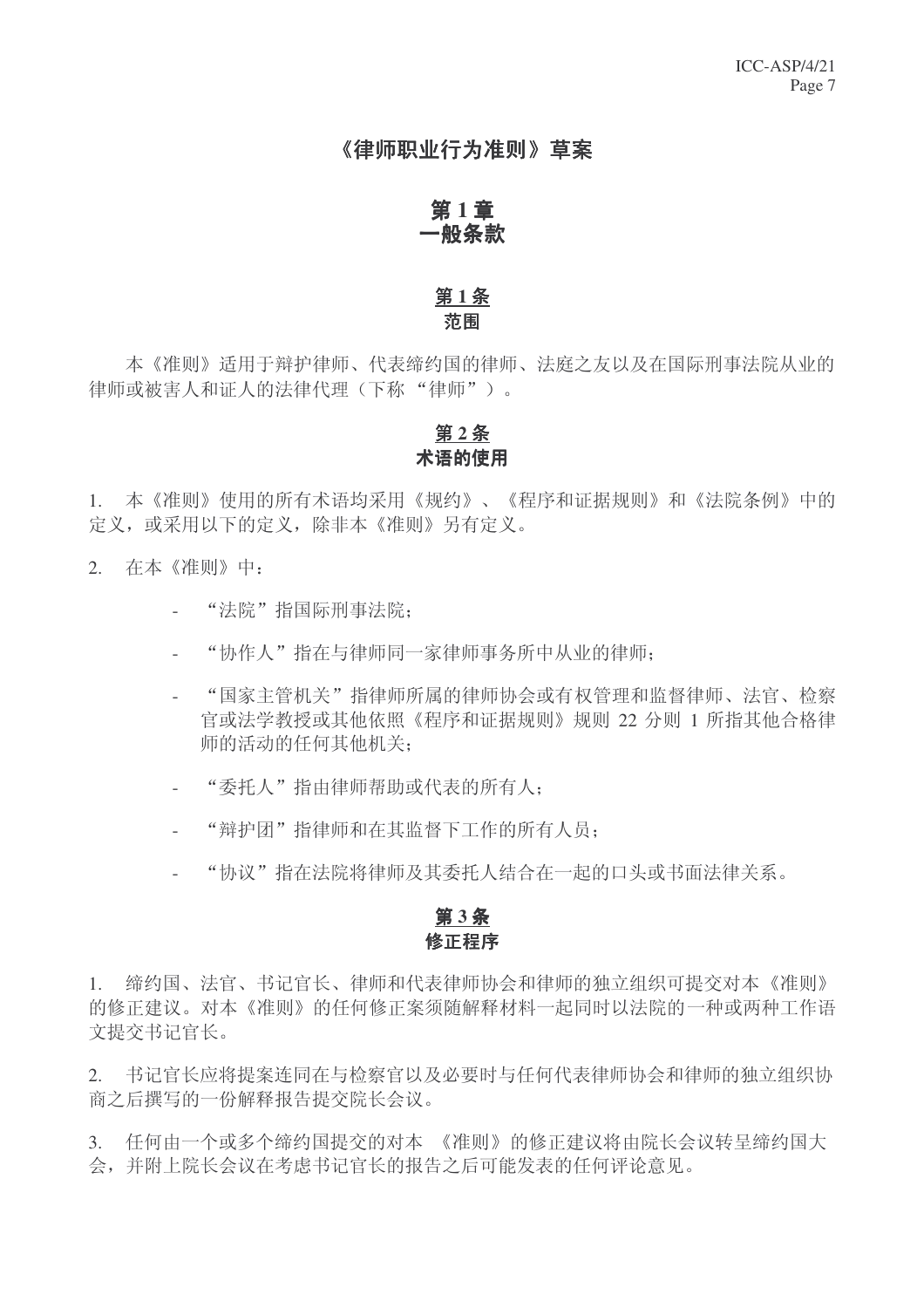4. 非由一个或多个缔约国提交的对本《准则》的任何修正建议,将由院长会议转呈缔约国 大会,并附上院长会议在考虑书记官长的报告之后可能发表的任何评论意见。在这种情况 下,院长会议应向缔约国大会提供说明理由的建议,即任何这样的建议是否应予以通过。如 果院长会议建议通过,它应为通过的目的向缔约国提交与那一建议相关的修正草案。

5. 依照《规约》第112条第7款, 对本《准则》的修正应由缔约国大会通过。

# 第4条 《律师职业行为准则》的优先地位

凡本《准则》与律师有义务遵守的任何其他道德守则或职业责任有冲突时,律师在国际 刑事法院的实践和职业道德规范以本《准则》的条款为准。

### 第5条 律师的庄严宣誓

在就职以前, 律师应在法院做以下庄严宣誓: "我庄严宣誓, 我在国际刑事法院履行职 责和执行任务时, 将克尽忠诚、勤勉、正直、自由、独立行事, 尽职尽责, 并将谨守专业秘 密,并在国际刑事法院履行《律师职业行为准则》所规定的其他职责。"

# 第6条 律师的独立性

1. 律师应正直、独立和自由地进行工作。

2. 律师不得:

- (a) 因外部压力而放弃其独立性、忠诚和自由:
- (b) 从事任何可能导致合理推断其独立性已受到损害的行为。

### 第7条 律师的职业行为

1. 律师在与分庭、检察官和检察官办公室人员、书记官长和书记官处人员、委托人、对方 律师、被告人、被害人、证人和参与诉讼的任何其他人的关系中,应谦恭有礼。

2. 律师应对法院适用的法律保持高度的胜任能力。他/她必须参加为保持此种胜任能力所 需要的培训活动。

3. 律师在任何时候都应遵守《规约》、《程序和证据规则》、《法院条例》以及法院可能 做出的关于行为和程序的裁决, 句括执行本《准则》。

4. 律师应监督其助理和其他工作人员的工作, 包括调查员、办事员和研究人员的工作, 以 确保他们遵守本《准则》。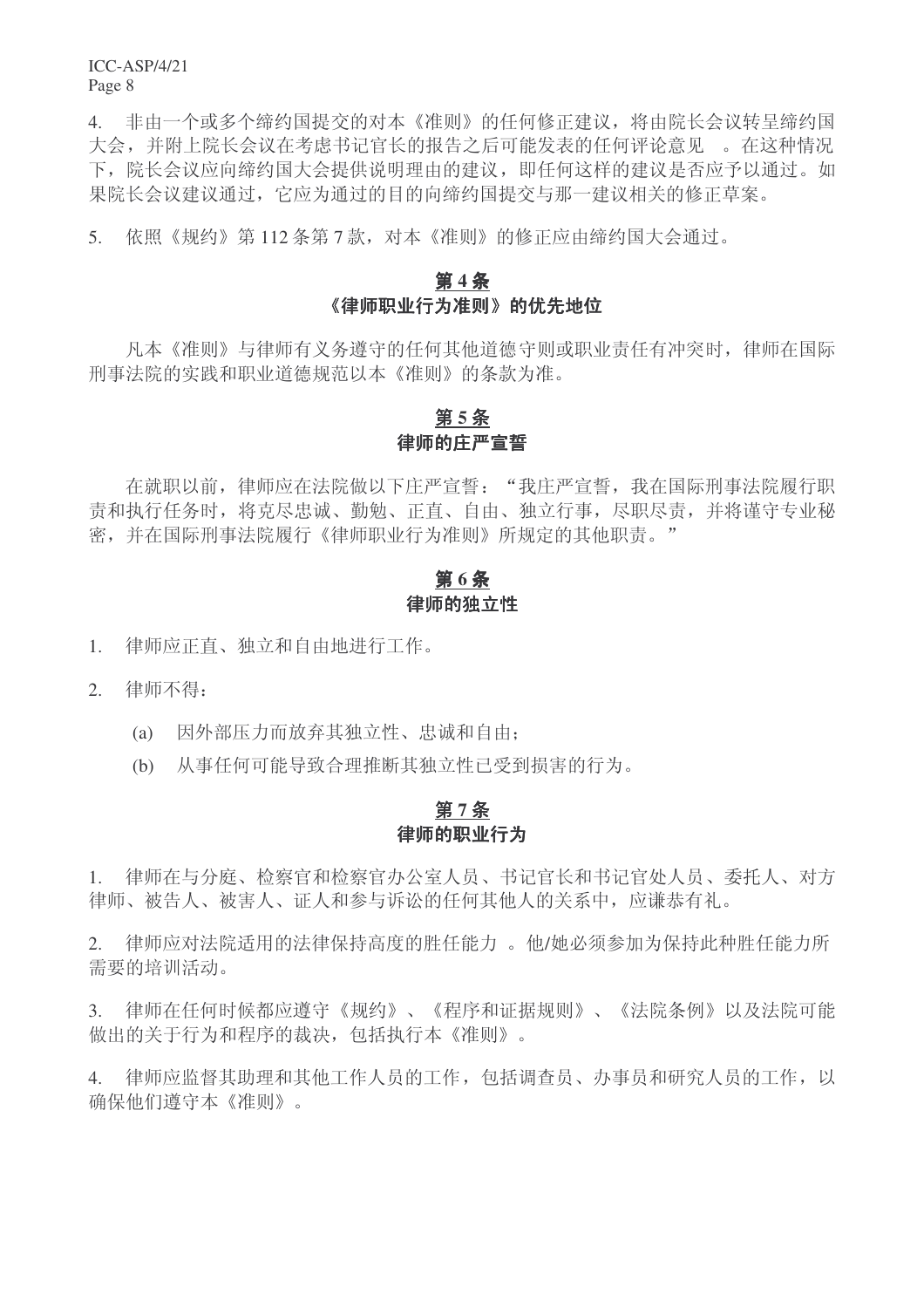### 第8条 保守职业秘密和机密

1. 律师应尊重并积极地尽力确保遵守职业秘密,并依照《规约》、《程序和证据规则》和 《法院条例》的要求保守机密。

2. 本条第1段中所指的有关条款主要包括《规约》第64条第6款c项、第64条第7款、 第 67 条第 1 款 b 项、第 68 条和第 72 条, 《程序和证据规则》规则 72, 73 和 81 以及《法 院条例》条例 97。律师还应遵守本《准则》的有关条款和法院的任何命令。

3. 律师只能向与之共案的律师、助理和为特定案件工作的其他工作人员披露受本条第1和 2 段保护与特定案件有关的资料,并只能为了使得他/她能履行与那一案件有关的职能而做此 披露。

4. 在不影响本条第3段的情况下,律师可只披露受本条第1和2段保护的信息,而这种披 露须在法院的《规约》、《程序和证据规则》或本《准则》的一个特别条款中有规定或这样 的披露是法院命令的。特别是, 律师不得透露受保护的被害人和证人的身份, 或任何可能暴 露他们身份和下落的信息, 除非法院的命令授权他/她这样做。

### 第9条 律师与委托人的关系

1. 律师不得对任何其他人,特别是其委托人有任何基于种族、肤色、民族或籍贯、国籍、 公民籍、政治见解、宗教信仰、性别、性倾向、残疾、婚姻状况或任何其他个人或经济状况 的歧视。

2. 在与其委托人的关系中, 律师应考虑到委托人的个人情况和具体需要, 特别是当律师代 理遭受酷刑的被害人; 或身体、心理或性暴力的被害人; 儿童; 老年人或残疾人时。

3. 当委托人就代理关系做出决定的能力因智障或任何其他原因而受到妨碍时, 律师应通知 书记官长和有关分庭。律师还应采取必要的措施,确保依照《规约》和《程序和证据规则》 使委托人得到适当的法律代理。

4. 律师在与其委托人的关系中不得有任何不当行为, 如要求与委托人发生性关系, 或使用 强迫、恐吓或任何不当影响。

### 第10条 宣传

律师可讲行宣传, 只要信息:

(a) 准确: 并

(b) 尊重律师关于保密和特权的义务。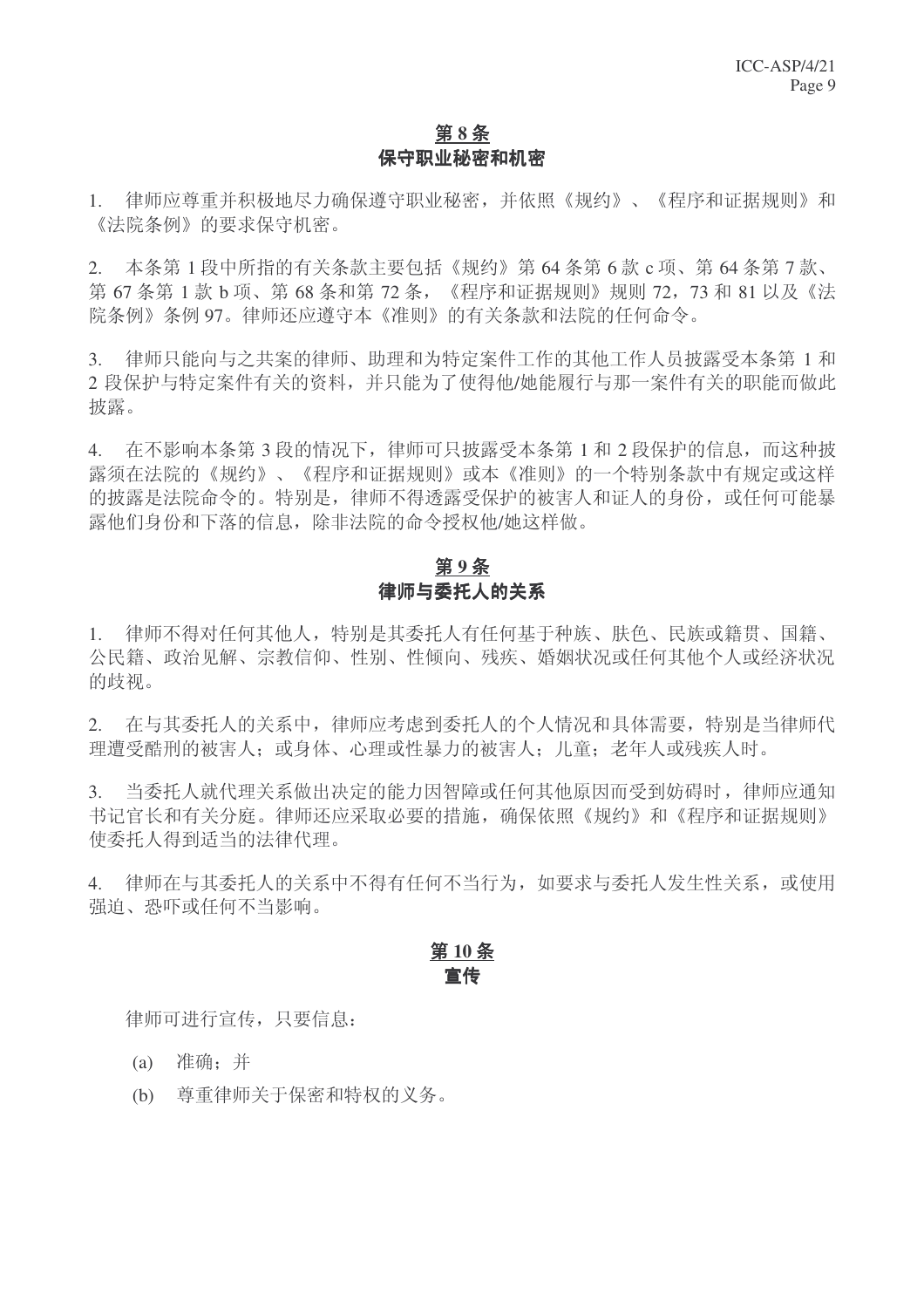# 第2章 律师的代理

# 第11条 代理协议的确立

律师接受寻求代理的委托人的请求或法院分庭的请求, 协议即告成立。

# 第12条 对代理的限制

- 1. 在下列情况下律师不得在某一案件中代理委托人:
	- (a) 如果该案与律师或其协作 人以前代理的另一名委托人的案件相同或有实质的联 系,目委托人的利益有重大冲突,除非委托人和先前的委 托人在协商之后给予许可: 或
	- (b) 律师曾作为法院工作人员参与过该案或了解与律师寻求出庭的案件有关的机密资 料。但是, 如果法院为了司法公正, 应律师的要求, 可以命令解除此项限制。律 师仍应受作为原法院工作人员而应履行的保密职责的约束。

2. 在本条第 1 段(a)所指案件中, 如果在磋商后得到了许可, 律师应通知审理情势或案件的 法院分庭关于所发生的冲突和得到的许可。通知的方式应符合本准则第8条和《程序和证据 规则》规则 73 分则 1 所规定的律师应履行的保密职责。

- 3. 律师不得参与其本人或其协作人很可能被传唤出庭作证的诉讼,除非:
	- (a) 证词涉及一项无争议的事项: 或
	- (b) 证词涉及在本案中所提供的法律服务的性质和价值。
- 4. 这一条不影响本《准则》第16条。

### 第13条 律师不接受代理协议

- 1. 律师有权拒绝接受代理协议而无需陈述理由。
- 2. 在下列情况下律师有义务拒绝接受协议:
	- (a) 有本《准则》第15 条所指的利益冲突;
	- (b) 律师无力勤勉地处理案情: 或
	- (c) 律师认为其不具备所需的专长。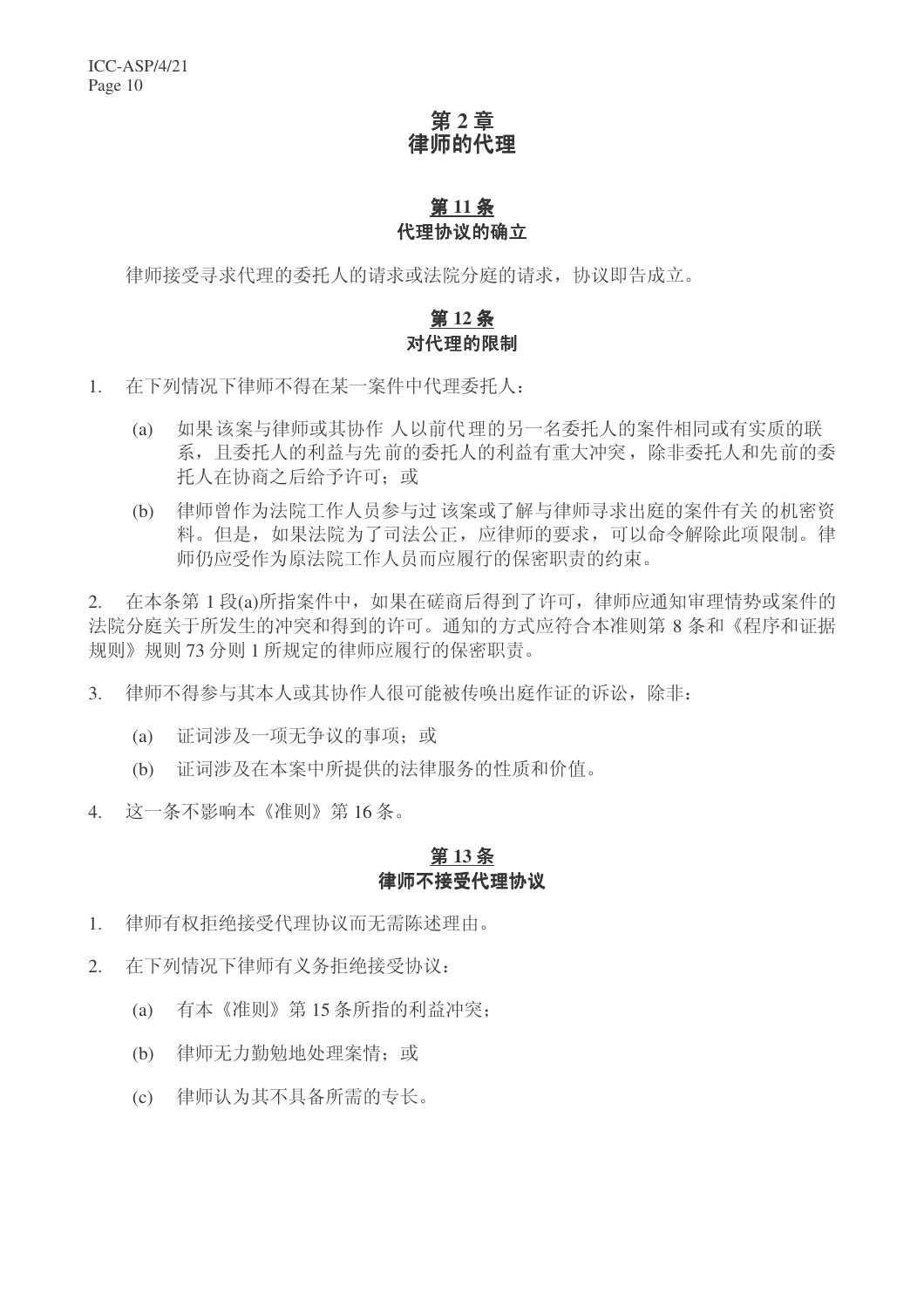### 第14条 真诚地履行代理协议

1. 委托人和律师的关系是坦率交流和信任的关系,它要求律师在与委托人相处时应有最大 的真诚。在履行职责时, 律师在任何时候都应公正、忠实和坦诚地对待委托人。

- 2. 在代表委托人时, 律师应:
	- (a) 遵守委托人关于代理目标的决定, 但这些决定不能违反律师根据《规约》、《程 序和证据规则》以及本《准则》应履行的职责:并
	- (b) 就实现代理目标的方式听取委托人的意见。

### 第15条 律师与委托人的沟通

1. 律师应向委托人提供后者在知情的情况下就代理关系做出决定有理由需要的一切解释。

2. 当律师被解除代理权或主动终止代理协议时, 律师应尽快向原委托人或替代律师移交因 代理关系而收到的任何重要函件,同时不得妨碍在代理关系结束后存续的各项职责。

3. 在与委托人沟通时, 律师应确保为这些沟通事项保守秘密。

### 第16条 利益冲突

1. 律师应尽力确保不发生利益冲突。律师应在适当遵守《规约》、《程序和证据规则》以 及本《准则》的条款的前提下,将委托人的利益置于自己或任何其他个人、组织或国家的利 益之前。

2. 如果律师留下来或被任命为被害人或被害人群体 的代理, 他/她一开始即应告知委托人 其代理的性质以及在群体内可能发生的利益冲突。律师应尽力确保对其委托人不同然而又是 一致的立场的公平代理。

3. 当发生利益冲突时, 律师应立即将存在利益冲突的事实通知所有可能受到影响的委托 人: 然后, 或者:

- (a) 经法院分庭的事先许可撤销对一个或多个委托人的代理: 或者
- (b) 寻求所有可能受到影响的委托人在充分知情的情况下准许其继续代理关系的书面 许可。

#### 第17条 代理协议的期限

- 1. 律师应代表委托人并向其提供咨询直至:
	- (a) 在法院的案件已最后定案, 包括所有上诉: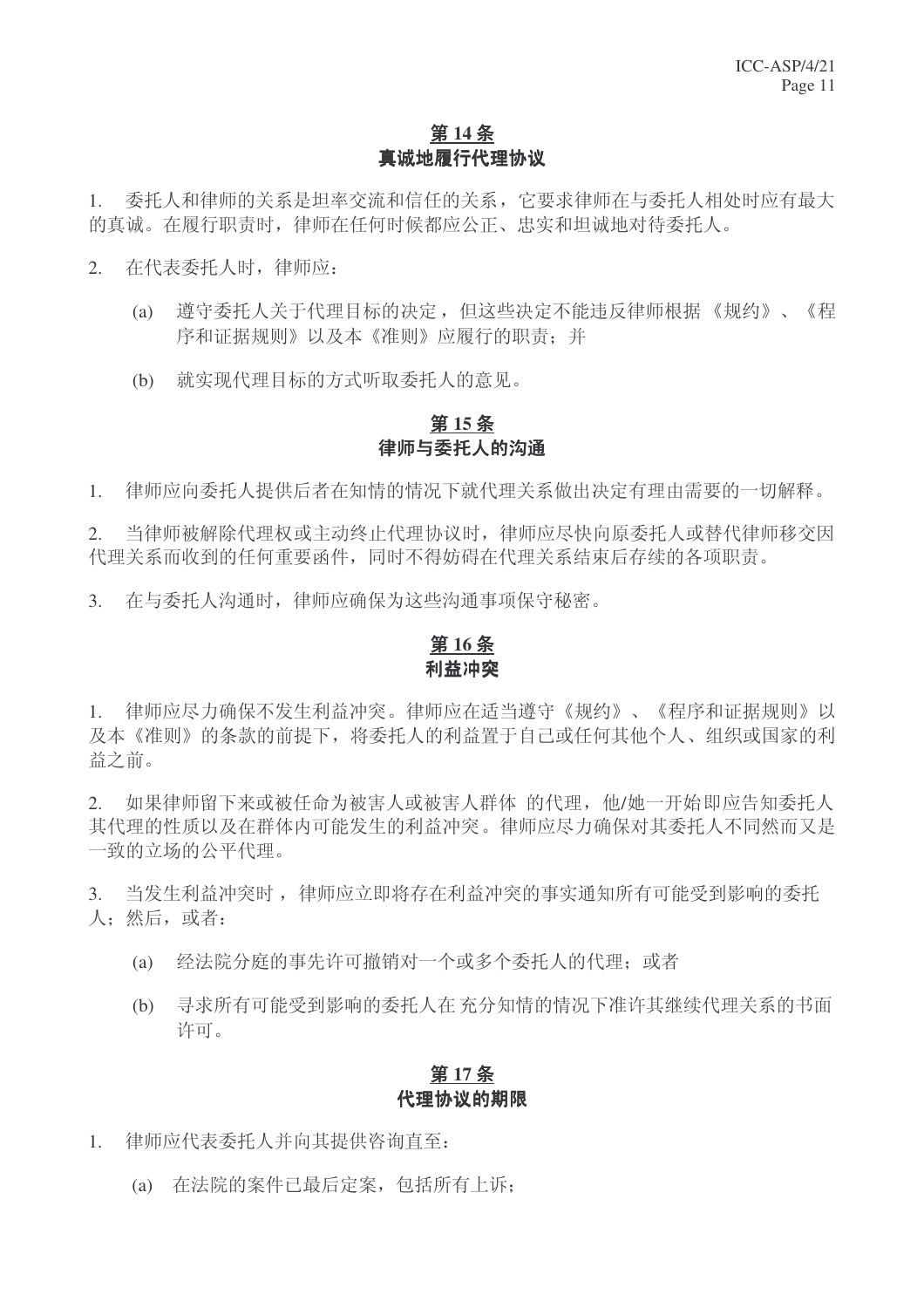- (b) 根据本《准则》第16条或第18条律师已取消协议: 或
- (c) 法院指派的律师已被撤销。

2. 律师对委托人的义务应继续直至代理关系终止,本《准则》规定存续的义务除外。

### 第18条 代理关系的终止

- 1. 在分庭事先同意下,律师可以根据《法院条例》的规定取消协议,如果:
	- (a) 委托人坚持追求律师认为令人反感的目标; 或
	- (b) 委托人未能履行在律师的服务方面应对律师承担的义务,而且已经得到如不履行 义务律师将取消代理关系的合理警告。

2. 律师取消代理协议后, 仍须遵守本《准则》第8条以及《规约》和《程序和证据规则》 关于保密的任何条款。

3. 当律师被委托人解雇时,可以根据《法院条例》的条款解雇该律师。

4. 当律师的身体或精神状况对其代表委托人的能力有重大妨碍时,有关分庭可根据其本人 的请求或根据委托人或书记官长的请求撤消律师的代理权。

5. 除遵守本《准则》第 15 条第 2 段规定的义务外,律师应向替代律师转交整个案卷,包 括与之有关的任何材料或文件。

# 第19条 案卷的保存

代理关系终止后, 律师应将在履行代理协议期间完成的工作文件或记录的案卷保存五 年。除非有充分的根据做出拒绝, 律师应允许案卷涉及的委托人杳阅案卷。这一保存期结束 后, 律师应就案卷的处置征求委托人、其继承人或书记官长的指示, 同时充分注意保守秘 密。

# 第20条 律师费

在签订协议以前, 律师应书面通知委托人收取的费率及其确定费用的标准, 以及计算费 用的依据、支付费用的安排和委托人收到费用账单的权利。

# 第 21 条 禁止事项

1. 尽管有第 22 条的规定,除非经协商后委托人给予书面许可,且律师的独立性和与委托 人的关系不会受此影响, 律师不得从委托人以外的渠道接受现金或实物报酬。

2. 律师仟何时候均不得随其参与的案件的结果收取费用。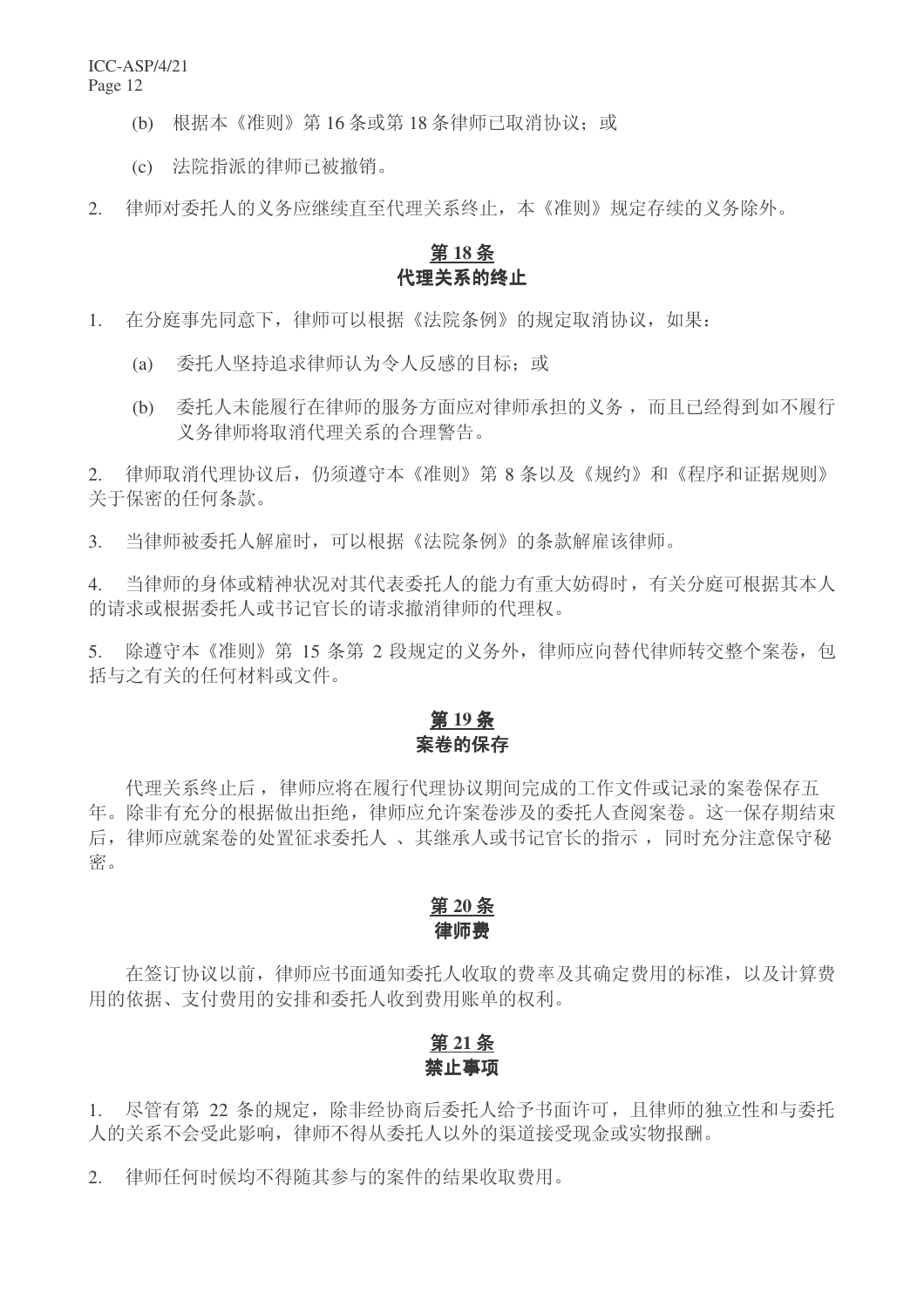3. 律师不得将委托人的资金与其自己或其雇主或协作人的资金混在一起。律师不得保留代 表委托人收到的钱款。

4. 律师不得借用委托人的金钱或财产。

### 第22条 律师在法律粉柜架内的报酬

1. 委托人受益于法律援助时, 律师费只能由法院书记官处支付。律师不得从任何其他来源 接受现金或实物报酬。

2. 律师不得将由于为委托人提供代理而收到的费用或任何其他财产或金钱转让或借贷给委 托人或其亲属、熟人或任何其他第三人或委托人有个人利益的组织。

3. 如果律师被要求、诱惑或怂恿违反本条规定的义务, 律师应向委托人告知禁止这种行 为,并应在合理可能的情况下尽快通知书记官长。

4. 律师应通知书记官长有关他/她的辩护小组的任何成员违反本条规定的义务的情况。

5. 根据本条第3和4段的规定向书记官长提供信息应不被视为违反本《准则》第8条的规 定。

# 第3章 与法院和其他各方的关系

### 第23条 与各分庭和法官的沟通

除非法官或审理案件的分庭准许律师在特殊情况下如此,后者不得:

(a) 与法官或分庭就某案件的是非曲直讲行接触, 在诉讼的正当场合除外: 或者

(b) 将证据、笔记或文件转交给法官或分庭, 除非通过书记官处。

# 第24条 对法院的义务

1. 律师应采取一切必要措施,确保其本人或其助手或工作人员的行为不会妨碍正在进行的 诉讼,而且不会败坏法院的名声。

2. 律师本人亲自对受理和陈述委托人的案件负责,而且必须对所作陈述和提问的内容和目 的做出个人判断。

3. 律师不得欺骗或者有意误导法院。在得知一项陈述有误时,律师必须尽快采取一切必要 措施更正其本人或其助手或工作人员所做的错误陈述。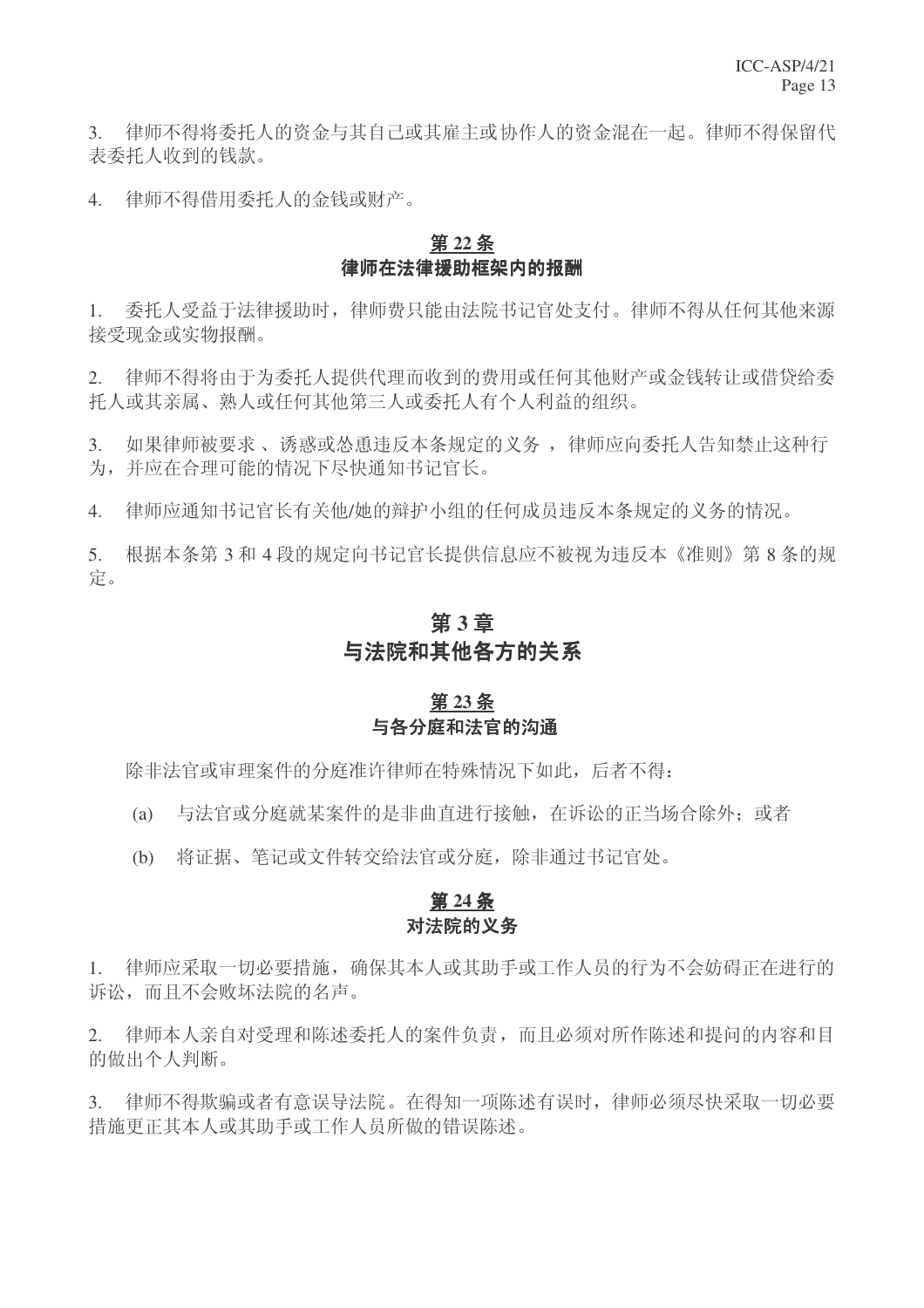4. 律师不得提交以拖延诉讼或损害 一个或多个参与诉讼的人为唯一目的的任何请求或文 件。

5. 律师应为避免不必要的费用或避免延误诉讼的目的迅捷地为委托人提供代理。

# 第25条 证据

1. 律师应随时保护以书面、口头或任何其他形式提交法院的证据的完整性。律师不得提交 明知有误的证据。

2. 如果律师有理由相信证据可能被毁灭或擅自更改, 或者如果委托人同意, 律师应请有关 分庭根据《程序和证据规则》规则 116 下令收缴证据。

# 第26条 与未受代理之人的关系

1. 如果代理过程中有此需要,律师可以为了委托人的利益与未受代理之人联络和会晤。

2. 律师在与未受代理之人联络时应:

- (a) 通知他们有权得到律师的援助, 以及在适用的情况下有权获得法律援助: 并且
- (b) 在不损害律师与委托人的保密约定的前提下, 告诉他们律师所代表的利益以及与 他们联络的目的。

3. 如果律师在与未受代理之人联络或会晤时意识到存在潜在的利益冲突,尽管有以上第 1 段的规定, 他/她应立即放弃与该人的任何讲一步接触或联络。

### 第 27 条 与其他律师的关系

1. 在与其他律师及其委托人相处时, 律师应做到公正、忠诚、有礼。

2. 代理在诉讼事项非诉讼事项上有共同利益的委托人的律师, 在商定就此事项交流信息 时, 他们之间的所有通信都应由律师认定为保密资料, 并对其持有特权。

3. 律师不期望他们之间的特别通信为保密资料时, 应在一开始即明确声明这样的通信不是 保密资料。

# 第28条 与已经有律师代理之人的关系

律师不得直接与另一名律师的委托人交流,除非通过该名律师或得到该名律师的许可。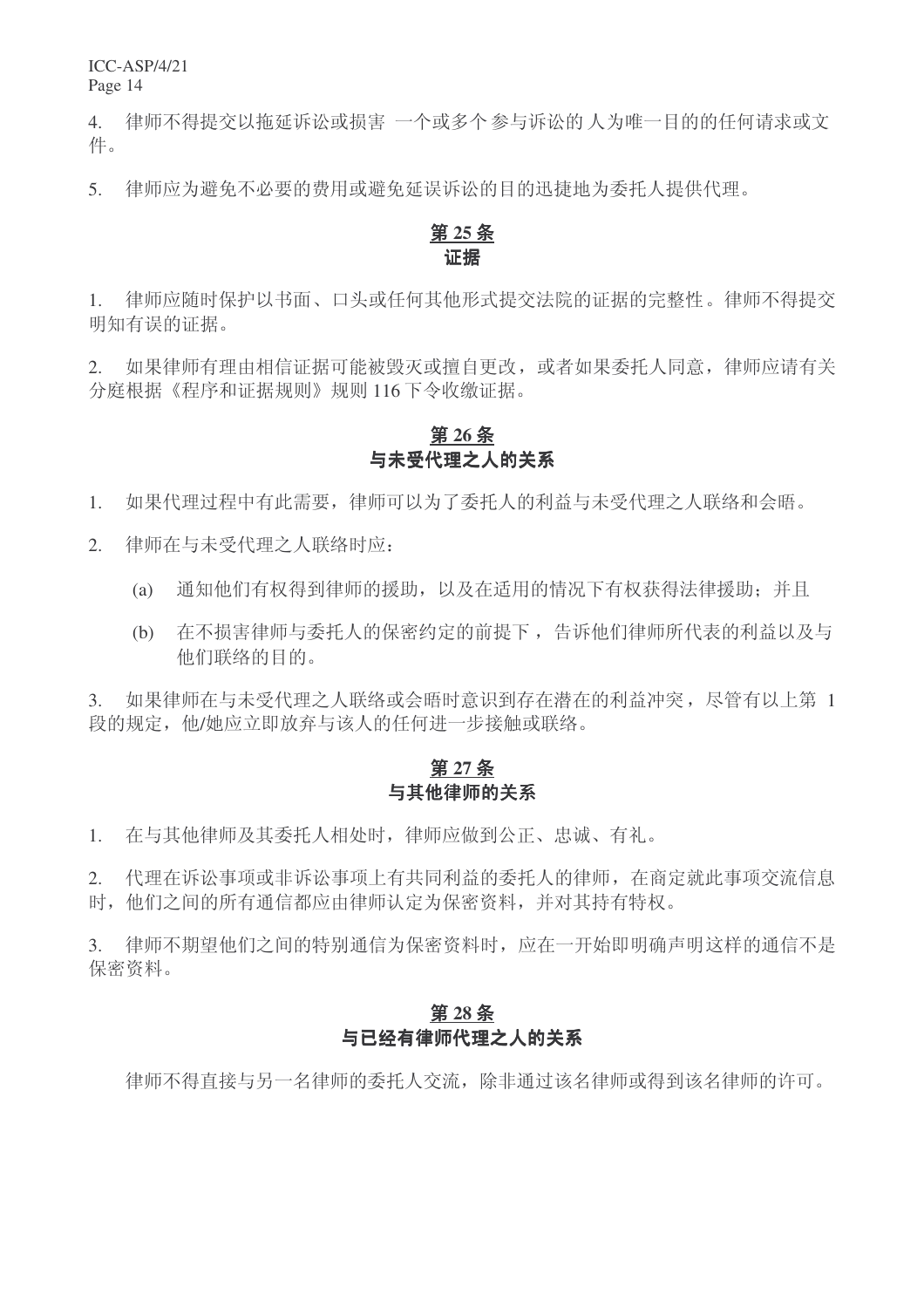# 第29条 与证人和被害人的关系

1. 律师在法庭内外不得恐吓、骚扰或侮辱证人或被害人,也不得使他们受到不应有或不必 要的压力。

2. 律师应特别照顾 遭受酷刑、性暴力、身体或心理暴力的被害人以及儿童、老人或残疾  $\Lambda$ 

# 第4章 纪律制度

### 第30条 与其他纪律制度的冲突

根据本《准则》第8条,本章不影响任何其他纪律当局对受本《准则》约束的律师采取 纪律措施的权力。

# **31** ᴵ 不当行为

律师在发生以下情形时即属产生不当行为:

- (a) 违反或试图违反令其履行重大道德或职业义务的现行规章, 如本《准则》、《规 约》、《程序和证据规则》、《法院条例》或《书记官处条例》:
- (b) 故意协助或引诱他人产生本条(a)段所指不当行为或通过他人的行为这样做;
- (c) 未能遵守根据本章做出的纪律裁决。

# 第32条 对助手或其他工作人员的行为的责任

- 1. 律师在以下情况下应为其助手或工作人员违反本《准则》第31条的行为负责:
	- (a) 律师命令或批准了有关的行为: 或者
	- (b) 律师知道或了解暗示可能发生违反本《准则》的行为的情况但没有采取合理的纠 正措施。
- 2. 律师应向其助手或工作人员说明本《准则》中的标准。

#### <u>第33条</u> 专员

1. 院长会议应任命一名根据本章的规定负责调查关于不当行为的投诉的专员,任期四年。 该专员应从在职业道德和法律事务上有突出能力的人中间挑选。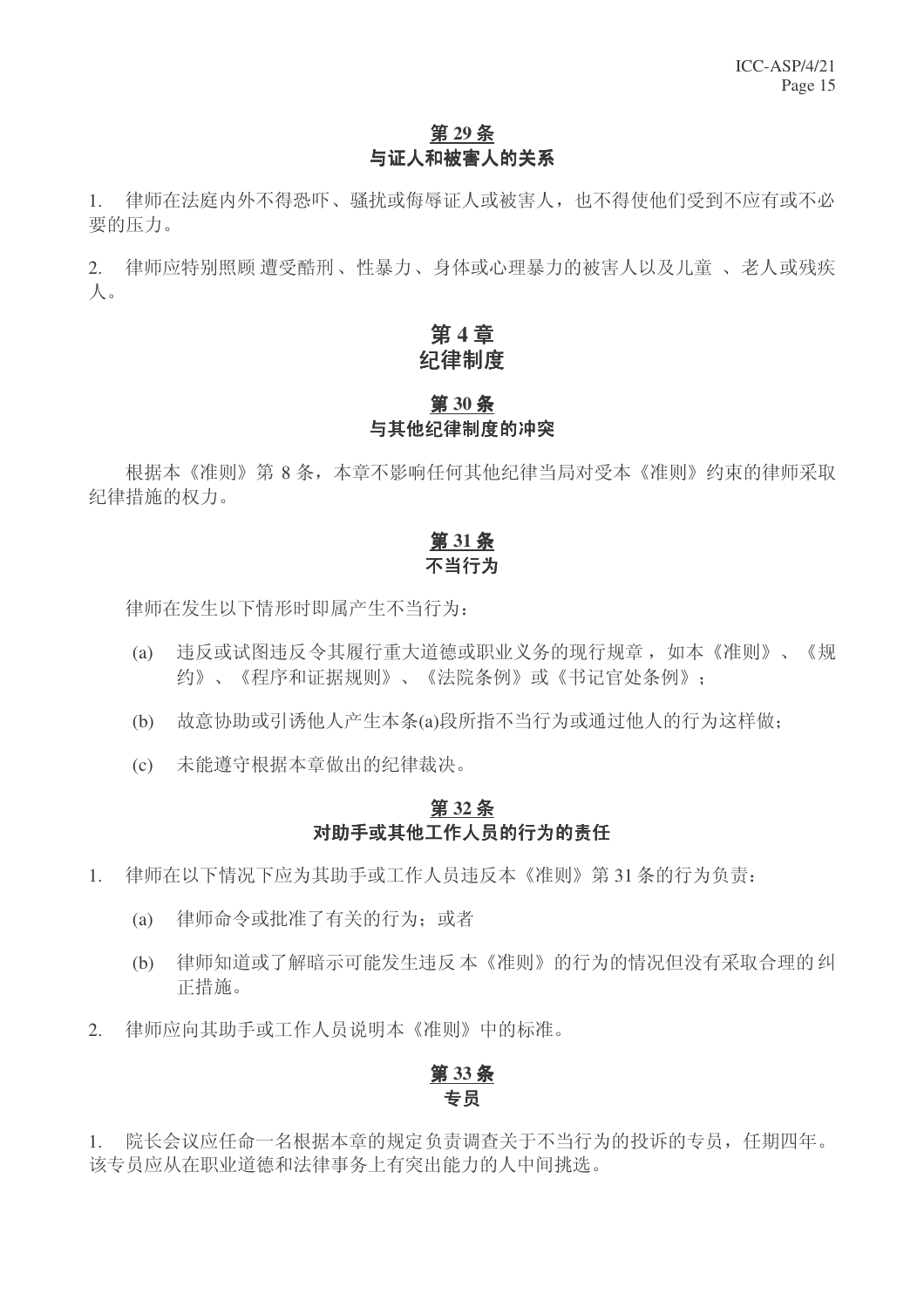2. 该专员应能连任。参加调查的专员当其任期结束时应继续进行这一调查直至调查结束。

# **34** ᴵ 对不当行为提出投诉

1. 对本《准则》第 32 条和 33 条所指的律师不当行为的投诉可由下列一方向书记官处提 ˖ߎ

- (a) 审理案件的分庭:
- (b) 检察官: 或
- (c) 其权利或利益可能受到指称的不当行为影响的任何个人或群体。

2. 投诉应当向书记官处的一名成员书面做出,但如果投诉人无法书面做出投诉时,也可口 头做出投诉中应说明投诉人和被投诉律师的身份,并应对指称的不当行为做出充分详 细的描述。

3. 书记官长应将投诉转交由书记官长根据《书记官处条例》指定的调查专员。

4. 书记官长可主动向调查专员提交任何他/她认为构成本《准则》第 32 条所指不当行为的 投诉。

5. 所有投诉都应由书记官长秘密保存。

# 第35条

### 诉讼时效

对律师不当行为投诉的权利在代理协议终止五年后失效。

### 第36条 纪律委员会的组成和管理

1. 纪律委员会由三名成员组成, 其中二人是常任的, 一人是临时的。

2. 纪律委员会的成员应以独立和不偏不倚的方式履行本《准则》规定的职能。

3. 书记官长应根据本条第 4 段的规定, 与律师和必要时与国家主管当局协商后, 为选举做 出话当安排。

4. 两名常任成员, 以及一名根据本条第 10 段的规定做替补的候补成员, 应由有权在法院 从业的所有律师洗举产生, 任期四年。他们应从有职业道德和在法律事务上有能力的人中间 挑选。

5. 临时成员由有权管理和监督受纪律诉讼的律师的活动之国家主管当局任命。

6. 常任成员可以连选连任。

7. 尽管有本条第4段的规定, 在第一次选举时应抽签产生一名常任成员, 任期六年。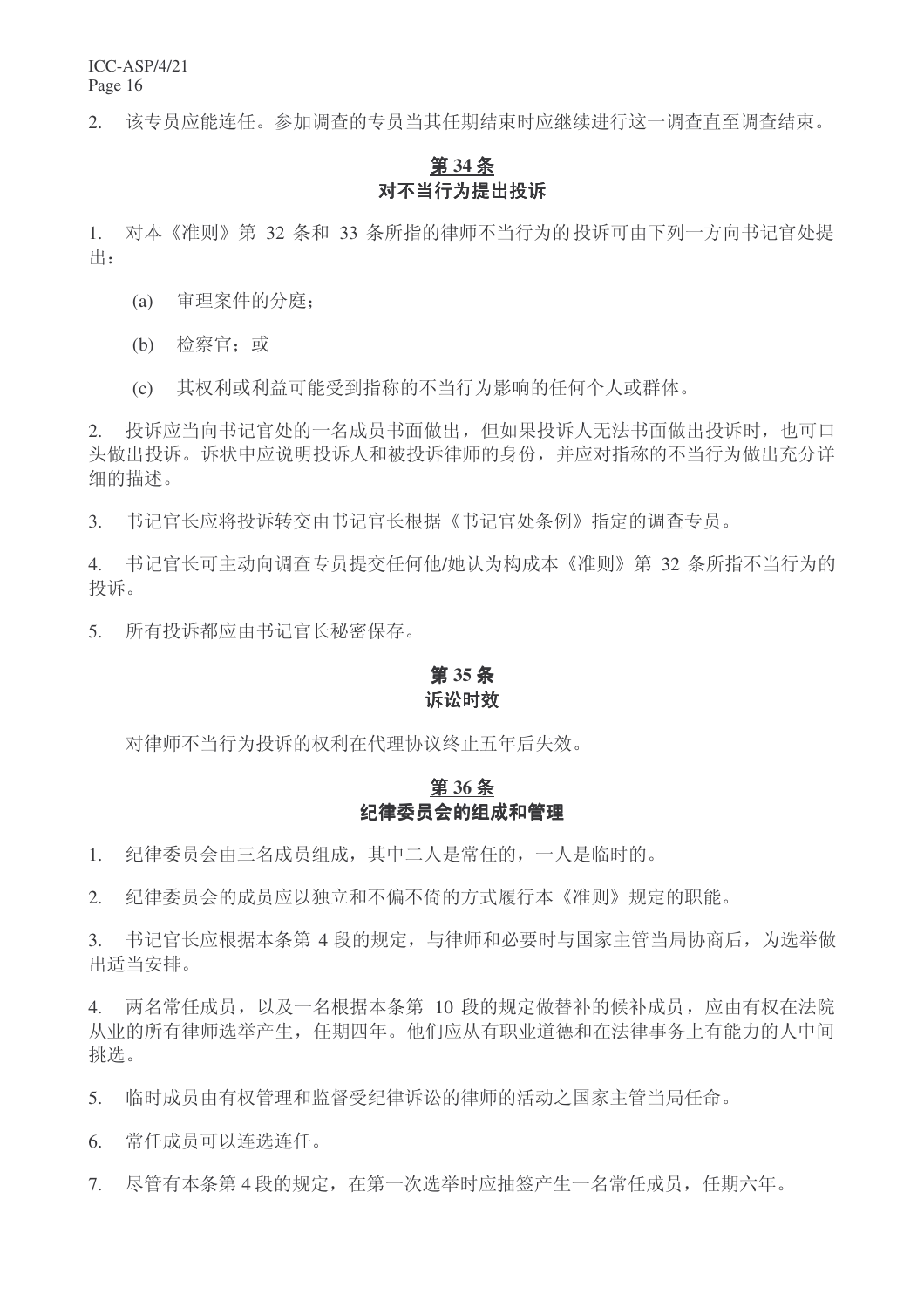8. 在每次选举之后和新选举的纪律委员会召开第一次会议之前,常任和候补成员应选举一 名常仟成员担仟主席。

9. 纪律委员会的所有成员享有相同的权利和表决权。纪律委员会的决定由表决多数做出。 根据本条第 10 段的规定, 处理案件的候补成员将与处理同一案件的常任成员和临时成员享 有相同的权利和表决权。

10. 如果一名常任成员不能处理案件或在纪律委员会任职, 主席, 或如果主席就是所指常任 成员, 另一名常任成员应请求候补成员作为其替补在纪律委员会任职。

11. 任期到期的常任成员或候补成员应继续审理他们已经开始审理的案件, 直至这些案件、 包括所有上诉都已结案。

12. 书记官长应指定一名书记官处的成员担任纪律委员会秘书。一旦被任命, 书记官处的这 名有关工作人员在工作时应与书记官处保持距离,而且根据本《准则》第44条第12段的规 定,只担任纪律委员会的秘书。

### **37** ᴵ 审理前的程序

1. 如果提出的投诉符合本《准则》第 34 条的要求, 专员应将其转交受到纪律诉讼的律 师,后者必须在转交之日起60天内做出答复。

2. 答复中应说明指控的不当行为是否曾经或者正在由国家主管当局的纪律诉讼程序审理。 如果是的话,答复中应包括:

- (a) 对指控的不当行为做出裁决的国家主管当局的身份; 以及
- (b) 国家主管当局说明指控的事实构成它的纪律诉讼程序审理的基础的证明函。

### **38** ᴵ 纪律措施的互补性

1. 本《准则》中的纪律诉讼程序将由纪律委员会应用。

2. 纪律委员会的临时成员将作为与有关国家主管当局在所有与诉讼有关的沟通和协商方面 的一个联络点。

3. 受到纪律诉讼的律师应请求处理这一问题的国家主管当局向纪律委员会通报任何国家纪 律诉讼程序在所诉不当行为及其做出最终决定方面的进展,并应采取一切必要措施为这种沟 通提供便利。

4. 当指控的不当行为已经成为国家主管当局的纪律诉讼程序审理的基础时,纪律委员会中 的诉讼应暂停, 直到前者的诉讼程序做出最后裁决, 除非:

- (a) 该国家主管当局未根据本条第2段在合理时间内对沟通和协商做出反应:
- (b) 纪律委员会认为所收到的资料不能令人满意: 或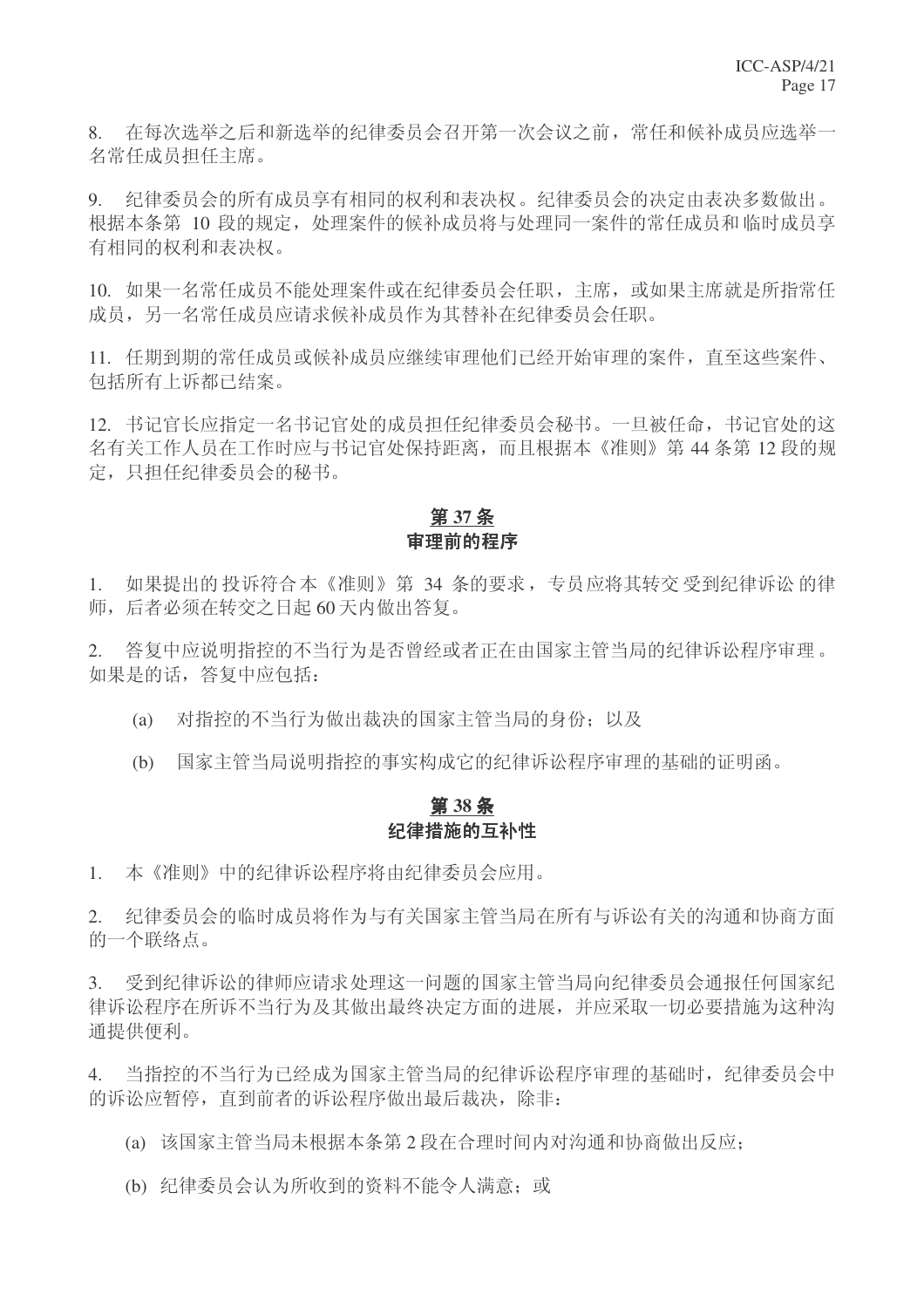- (c) 纪律委员会认为, 根据所收到的资料, 该国家主管当局不能或不愿结束纪律诉讼程 序。
- 5. 纪律委员会在收到裁决时应立即:
	- (a) 宣布诉讼结束, 除非所做裁决不足以解决对本《准则》所指不当行为的投诉:
	- (b) 声明国家主管当局的裁决没有涵盖或只部分涵盖了提交纪律委员会的不当行为, 因 此诉讼将续进行。

6. 在出现本条第3段和第4段(b)项的情况时,纪律委员会可以要求受到纪律诉讼的律师提 供有关诉讼的详细资料,包括可能已提交的任何记录或证据。

7. 对纪律委员会根据本条做出的裁决,可以在纪律上诉委员会提出上诉。

### 第39条 纪律诉讼程序

1. 如果调查专员根据掌握的资料认为有关不当行为的指控在事实上或法律上没有根据,他 /她可以驳回投诉,不再进行任何进一步的调查。他/她应将此通知原告。

2. 如果调查专员不这样认为的话, 他/她应立即对指称的律师的不当行为进行调查, 并决 定是向纪律委员会提交一份报告还是终止诉讼。

3. 调查专员应考虑到所有以口头、书面或任何其他形式提供的有关的和有证明价值的证 据。他/她应为纪律诉讼涉及的所有资料保密。

4. 专员可努力找到一种友好的解决办法, 如果他/她认为适当的话。专员应将这种努力找 到友好解决办法的结果报告纪律委员会,该委员会可能会予以考虑。任何友好的解决办法将 不影响本《准则》规定的纪律委员会的能力或权力。

5. 调查专员的报告应提交纪律委员会。

6. 纪律委员会的听证应是公开的。但是,纪律委员会可以决定召开非公开或部分非公开听 证会,特别是在为了保护调查报告中的机密资料或保护受害人和证人时。

7. 应当传讯调杳专员和受到纪律诉讼的律师。纪律委员会还可以传讯它认为有助于确定事 实真相的任何其他人。

8. 在特殊情况下,当指称的不当行为的性质会严重损害司法公正时,调查专员可以向被投 诉律师出庭的分庭提出一项紧急动议,以使该分庭可以在适当时宣布暂停该律师的出庭资 格。

### 第40条 受到纪律诉讼的律师的权利

1. 受到纪律诉讼的律师有权获得另一名律师的协助。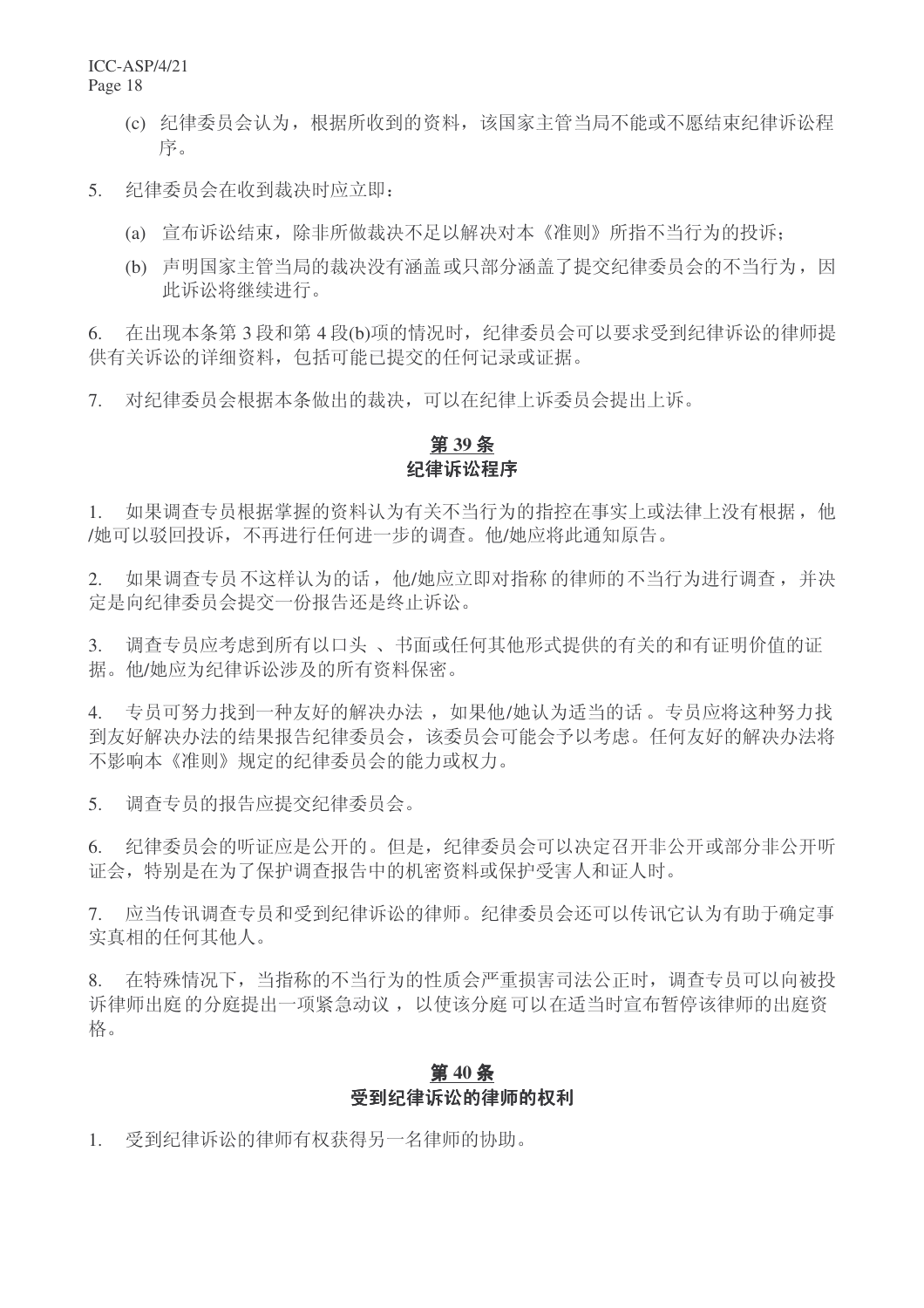2. 被提起纪律诉讼的律师有权在纪律委员会保持沉默,但这可使纪律委员会根据提交给它 的所有资料对这种沉默做出它认为适当和合理的推断。

3. 被提起纪律诉讼的律师有权了解专员的报告的全部内容以及专员收集的全部资料和证 据。

4. 被提起纪律诉讼的律师应获得必要的时间为其辩护做准备。

5. 被提起纪律诉讼的律师有权亲自或通过其律师质询纪律委员会传唤在该委员会作证的任 何人。

# 第41条 纪律委员会的裁决

1. 纪律委员会可以根据提交的证据裁定没有发生不当行为, 或者裁定受到纪律诉讼的律师 确有指控的不当行为, 由此结束诉讼。

- 2. 裁决将公布于众。对裁决应做出解释,并应以书面形式公布。
- 3. 裁决应通知受到纪律诉讼的律师以及书记官长。
- 4. 当裁决确定之后, 应在法院的官方通讯上发表, 并应转告国家主管当局。

### 第42条 制裁

- 1. 当判定确有不当行为时,纪律委员会可以给予下列制裁:
	- $(a)$  告诫:
	- (b) 公开训诫并记入律师个人档案:
	- (c) 最多课以 30,000 欧元的罚款;
	- (d) 暂停在法院从业的权利, 最多不超过两年:
	- (e) 永远禁止在法院从业,并从律师名单上除名。
- 2. 劝诫可以包括纪律委员会的建议。
- 3. 应由纪律委员会决定谁承担诉讼费。

### 第43条 卜诉

- 1. 被制裁的律师和调查专员有权根据事实和法律对纪律委员会的裁决提出上诉。
- 2. 上诉应在做出裁决之日起 30 天内通知纪律委员会秘书处。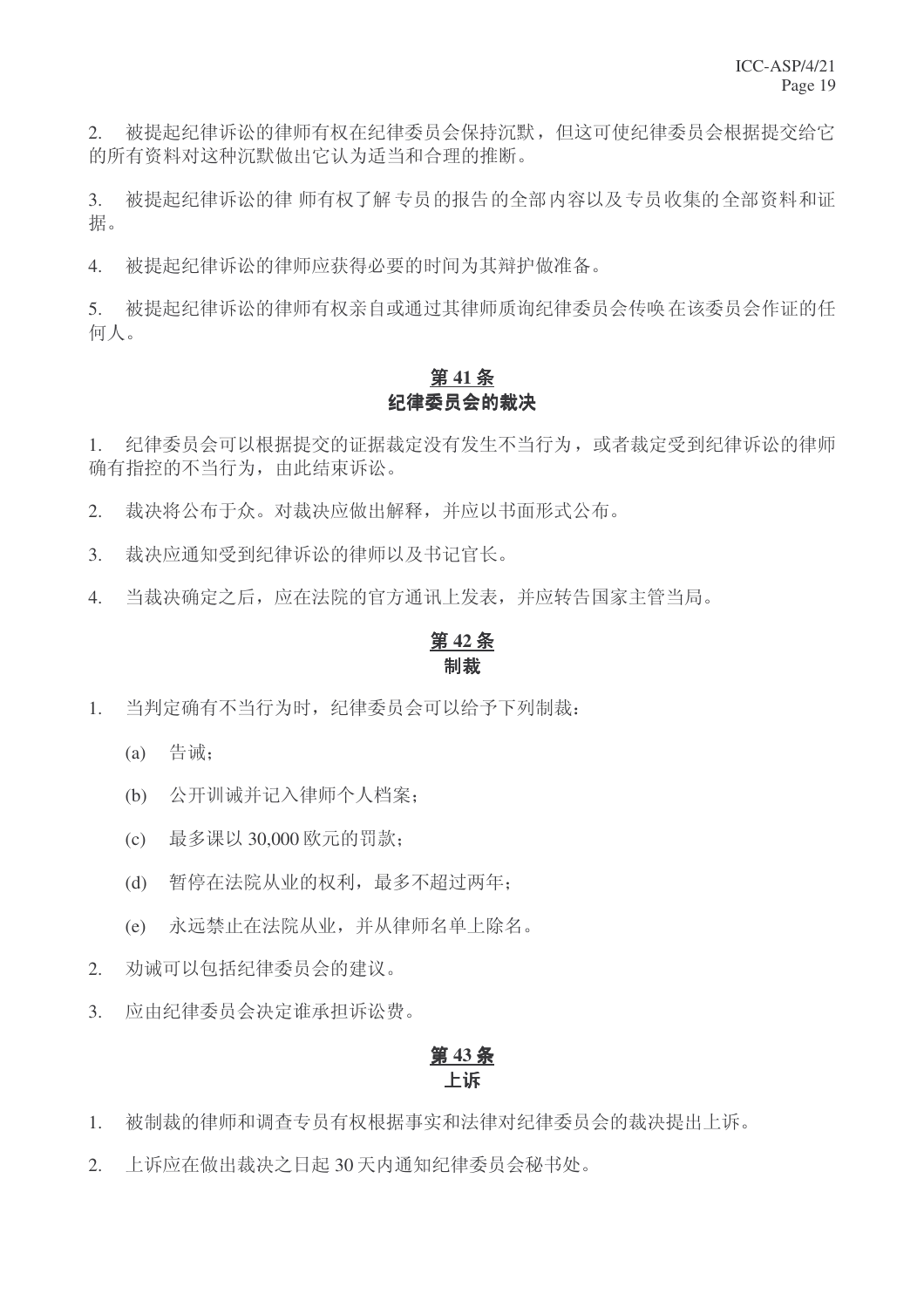3. 纪律委员会秘书处应将上诉通知转交纪律上诉委员会秘书处。

4. 纪律上诉委员会将按照纪律委员会遵循的程序对上诉做出裁决。

### 第44条 纪律上诉委员会的组成和管理

1. 纪律上诉委员会应对针对纪律委员会的决定提出的上诉做出裁决。

2. 纪律上诉委员会的成员应以独立和不偏不倚的方式履行本《准则》规定的职能。

3. 书记官处应在与律师以及必要时与国家主管当局协商之后, 为本条第5 段规定的选举做 出适当安排。

4. 纪律上诉委员会将有五名成员组成:

(a) 根据《法院条例》条例 10, 在法院其他所有法官之上的三名法官, 但不包括:

- (i) 负责审理导致了纪律诉讼的案件的法官: 或
- (ii) 任命专员的院长会议的任何成员或以前的成员。
- (b) 根据本条第5 段选举的两个人。

5. 本条第4段(b)所指纪律委员会的两名成员以及根据本条第6段可能做替补的一名候补成 员, 应从有权在法院从业的所有律师中选举产生, 任期四年。他们应从有职业道德和在法律 事务上有能力的人中间挑选。

6. 如果当选的一名成员不能处理案件或在纪律上诉委员会任职, 主席应请求候补成员替补 到纪律上诉委员会。

7. 纪律上诉委员会成员的职能与纪律委员会成员的职能是不相容的。

8. 当洗的成员不得连洗连仟。

9. 本条第4段(a)所指三名法官中级别最高的法官应担任纪律上诉委员会的主席。

10. 纪律上诉委员会的所有成员应有同样的权利和表决权。纪律上诉委员会应以多数票做出 决定。根据本条第6段处理案件的候补成员应有与处理该案件的其他成员同样的权利和表决 权。

11. 任期已结束的成员应继续他们已经接手的案件直至这些案件最后做出裁决。

12. 书记官长根据本《准则》第36条第12 段任命的为纪律委员会提供秘书处服务的书记官 处工作人员也应担任还经验的一种状态。但是被任命,书记官处的该有关工作人员在工 作时应与书记官处保持距离。